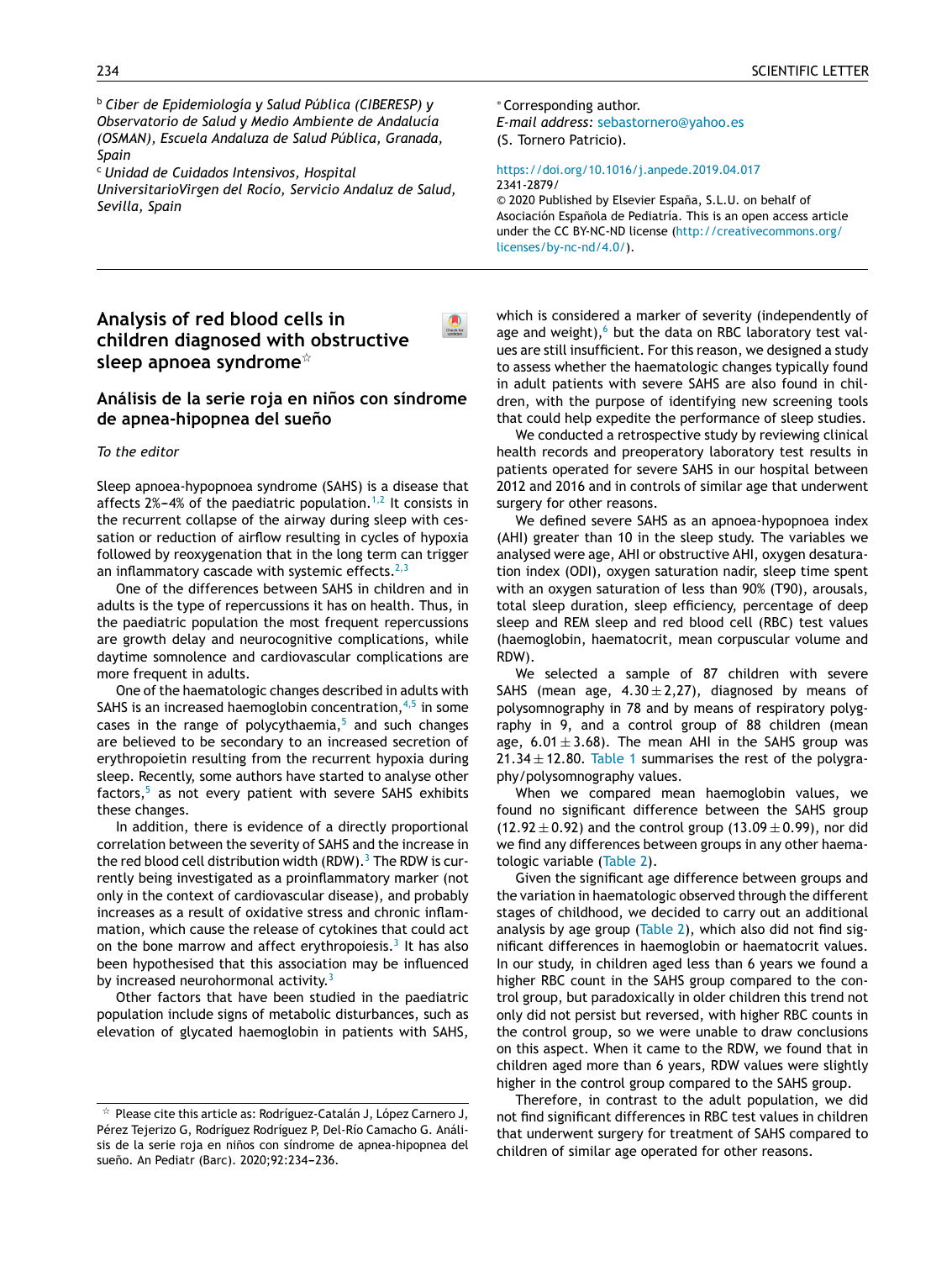<span id="page-1-0"></span>

| Table 1         | Descriptive analysis of the group of patients with severe SAHS (measures of central tendency and dispersion). |       |       |        |       |       |  |
|-----------------|---------------------------------------------------------------------------------------------------------------|-------|-------|--------|-------|-------|--|
|                 | N                                                                                                             | Mean  | SD    | Median | Q1    | Q3    |  |
| AHI             | 87                                                                                                            | 21.34 | 12.80 | 17.70  | 12.90 | 23.90 |  |
| Nadir           | 85                                                                                                            | 79.08 | 10.64 | 83.00  | 74.00 | 87.00 |  |
| <b>ODI</b>      | 87                                                                                                            | 25.45 | 16.09 | 21.70  | 14.65 | 30.75 |  |
| T <sub>90</sub> | 87                                                                                                            | 4.09  | 7.46  | 0.90   | 0.10  | 4.60  |  |
| Arousals/h      | 73                                                                                                            | 13.72 | 9.10  | 11.00  | 7.45  | 18.90 |  |
| TST, %          | 77                                                                                                            | 7.42  | 2.67  | 7.27   | 6.79  | 7.68  |  |
| N3, %           | 70                                                                                                            | 34.81 | 8.59  | 35.10  | 29.30 | 40.62 |  |
| REMS, %         | 70                                                                                                            | 14.27 | 5.19  | 14.75  | 11.00 | 17.85 |  |
| Efficiency, %   | 74                                                                                                            | 86.93 | 7.90  | 88.70  | 83.65 | 92.05 |  |

AHI, apnoea-hypopnoea index; N3, slow wave sleep; ODI, oxygen desaturation index; REMS, rapid eye movement sleep; SAHS: sleep apnoea-hypopnoea syndrome; SD, standard deviation; T90, time spent with oxygen saturation <90%; TST, total sleep time.

| Table 2 |  |  | Comparison of patients with severe SAHS and controls, overall and stratified by age group. |  |  |
|---------|--|--|--------------------------------------------------------------------------------------------|--|--|
|---------|--|--|--------------------------------------------------------------------------------------------|--|--|

| Group                   | Variable             | <b>SAHS</b>       | No SAHS          | P          |
|-------------------------|----------------------|-------------------|------------------|------------|
| Total $(N = 175)$       | Age                  | $4.30 \pm 2.27$   | $6.01 \pm 3.68$  | $\leq .05$ |
|                         | <b>RBC</b>           | $4.82 \pm 0.35$   | $4.80 \pm 0.41$  | .62        |
|                         | <b>Hb</b>            | $12.92 \pm 0.914$ | $13.09 \pm 0.99$ | .24        |
|                         | <b>Hct</b>           | $38.46 \pm 2.60$  | $39.24 \pm 3.09$ | .08        |
|                         | <b>MCV</b>           | $79.40 \pm 6.83$  | $81.52 \pm 5.10$ | .02        |
|                         | <b>MCH</b>           | $26.87 \pm 1.59$  | $27.32 \pm 2.10$ | .11        |
|                         | <b>RDW</b>           | $13.69 \pm 1.14$  | $13.75 \pm 2.44$ | .83        |
| $< 6$ years (n = 117)   | <b>RBC</b>           | $4.85 \pm 0.37$   | $4.67 \pm 4.38$  | .02        |
|                         | <b>Hb</b>            | $12.81 \pm 0.94$  | $12.74 \pm 0.94$ | .68        |
|                         | <b>Hct</b>           | $38.26 \pm 2.67$  | $38.08 \pm 2.93$ | .74        |
|                         | <b>MCV</b>           | $79.18 \pm 3.87$  | $80.87 \pm 4.96$ | .04        |
|                         | <b>MCH</b>           | $26.50 \pm 1.51$  | $27.05 \pm 1.92$ | .09        |
|                         | <b>RDW</b>           | $13.92 \pm 1.12$  | $14.10 \pm 3.15$ | .70        |
| $\geq 6$ years (n = 58) | <b>RBC</b>           | $4.74 \pm 0.27$   | $4.94 \pm 0.31$  | .02        |
|                         | <b>H<sub>b</sub></b> | $13.34 \pm 0.66$  | $13.52 \pm 0.87$ | .46        |
|                         | <b>Hct</b>           | $39.27 \pm 2.18$  | $40.63 \pm 2.71$ | .07        |
|                         | <b>MCV</b>           | $80.26 \pm 13.22$ | $82.3 \pm 5.22$  | .53        |
|                         | <b>MCH</b>           | $28.27 \pm 1.03$  | $27.65 \pm 2.27$ | .16        |
|                         | <b>RDW</b>           | $12.79 \pm 0.68$  | $13.32 \pm 0.97$ | .04        |

Total sample with 175 patients: 87 with severe SAHS (69 aged < 6 years, 18 aged ≥ 6 years) and 88 controls (48 aged < 6 years, 40 aged  $\geq$  6 years).

Hb, haemoglobin concentration (g/dL); Hct, haematocrit; MCH, mean corpuscular haemoglobin (pg); MCV, mean corpuscular volume (fL); RBC, red blood cell count ( $\times 10^6/\mu$ L); RDW, red blood cell distribution width; SAHS: sleep apnoea-hypopnoea syndrome.

This is probably due to a lower degree of hypoxia (frequent cases with a T90 of 0% despite significant SAHS) and a shorter duration of the disease. Thus, based on our findings, this is not a useful tool for screening purposes. However, we believe that further research on the subject is required, conducting studies on larger samples, with better matching for age and analysing other comorbidities and clinical parameters (not only haematologic, but also anthropometric and metabolic) that could also have an impact on RBC test values.

### **References**

- 1. [Serebrovskaya](http://refhub.elsevier.com/S2341-2879(19)30077-8/sbref0005) [TV,](http://refhub.elsevier.com/S2341-2879(19)30077-8/sbref0005) [Xi](http://refhub.elsevier.com/S2341-2879(19)30077-8/sbref0005) [L.](http://refhub.elsevier.com/S2341-2879(19)30077-8/sbref0005) [Intermittent](http://refhub.elsevier.com/S2341-2879(19)30077-8/sbref0005) [hypoxia](http://refhub.elsevier.com/S2341-2879(19)30077-8/sbref0005) [in](http://refhub.elsevier.com/S2341-2879(19)30077-8/sbref0005) [childhood:](http://refhub.elsevier.com/S2341-2879(19)30077-8/sbref0005) [the](http://refhub.elsevier.com/S2341-2879(19)30077-8/sbref0005) [harmful](http://refhub.elsevier.com/S2341-2879(19)30077-8/sbref0005) [consequences](http://refhub.elsevier.com/S2341-2879(19)30077-8/sbref0005) [versus](http://refhub.elsevier.com/S2341-2879(19)30077-8/sbref0005) [potential](http://refhub.elsevier.com/S2341-2879(19)30077-8/sbref0005) [benefits](http://refhub.elsevier.com/S2341-2879(19)30077-8/sbref0005) [of](http://refhub.elsevier.com/S2341-2879(19)30077-8/sbref0005) [therapeutic](http://refhub.elsevier.com/S2341-2879(19)30077-8/sbref0005) [uses.](http://refhub.elsevier.com/S2341-2879(19)30077-8/sbref0005) [Front](http://refhub.elsevier.com/S2341-2879(19)30077-8/sbref0005) [Pediatr.](http://refhub.elsevier.com/S2341-2879(19)30077-8/sbref0005) [2015;3:44.](http://refhub.elsevier.com/S2341-2879(19)30077-8/sbref0005)
- 2. [Alonso-Álvarez](http://refhub.elsevier.com/S2341-2879(19)30077-8/sbref0010) [ML,](http://refhub.elsevier.com/S2341-2879(19)30077-8/sbref0010) [Canet](http://refhub.elsevier.com/S2341-2879(19)30077-8/sbref0010) [T,](http://refhub.elsevier.com/S2341-2879(19)30077-8/sbref0010) [Cubell-Alarco](http://refhub.elsevier.com/S2341-2879(19)30077-8/sbref0010) [M,](http://refhub.elsevier.com/S2341-2879(19)30077-8/sbref0010) [Estivill](http://refhub.elsevier.com/S2341-2879(19)30077-8/sbref0010) [E,](http://refhub.elsevier.com/S2341-2879(19)30077-8/sbref0010) [Fernández-Julián](http://refhub.elsevier.com/S2341-2879(19)30077-8/sbref0010) [E,](http://refhub.elsevier.com/S2341-2879(19)30077-8/sbref0010) [Gozal](http://refhub.elsevier.com/S2341-2879(19)30077-8/sbref0010) [D,](http://refhub.elsevier.com/S2341-2879(19)30077-8/sbref0010) [et](http://refhub.elsevier.com/S2341-2879(19)30077-8/sbref0010) [al.](http://refhub.elsevier.com/S2341-2879(19)30077-8/sbref0010) [Documento](http://refhub.elsevier.com/S2341-2879(19)30077-8/sbref0010) [de](http://refhub.elsevier.com/S2341-2879(19)30077-8/sbref0010) [consenso](http://refhub.elsevier.com/S2341-2879(19)30077-8/sbref0010) [del](http://refhub.elsevier.com/S2341-2879(19)30077-8/sbref0010)

[síndrome](http://refhub.elsevier.com/S2341-2879(19)30077-8/sbref0010) [de](http://refhub.elsevier.com/S2341-2879(19)30077-8/sbref0010) [apneas-hipopneas](http://refhub.elsevier.com/S2341-2879(19)30077-8/sbref0010) [durante](http://refhub.elsevier.com/S2341-2879(19)30077-8/sbref0010) [el](http://refhub.elsevier.com/S2341-2879(19)30077-8/sbref0010) sueño [en](http://refhub.elsevier.com/S2341-2879(19)30077-8/sbref0010) niños. [Arch](http://refhub.elsevier.com/S2341-2879(19)30077-8/sbref0010) [Bronconeumol.](http://refhub.elsevier.com/S2341-2879(19)30077-8/sbref0010) [2011;47](http://refhub.elsevier.com/S2341-2879(19)30077-8/sbref0010) [Supl](http://refhub.elsevier.com/S2341-2879(19)30077-8/sbref0010) 5:2-18.

- 3. [Yousef](http://refhub.elsevier.com/S2341-2879(19)30077-8/sbref0015) [AM,](http://refhub.elsevier.com/S2341-2879(19)30077-8/sbref0015) [Alkhiary](http://refhub.elsevier.com/S2341-2879(19)30077-8/sbref0015) [W.](http://refhub.elsevier.com/S2341-2879(19)30077-8/sbref0015) [The](http://refhub.elsevier.com/S2341-2879(19)30077-8/sbref0015) [severity](http://refhub.elsevier.com/S2341-2879(19)30077-8/sbref0015) [of](http://refhub.elsevier.com/S2341-2879(19)30077-8/sbref0015) [Obstructive](http://refhub.elsevier.com/S2341-2879(19)30077-8/sbref0015) [Sleep](http://refhub.elsevier.com/S2341-2879(19)30077-8/sbref0015) [Apnea](http://refhub.elsevier.com/S2341-2879(19)30077-8/sbref0015) [Syndrome](http://refhub.elsevier.com/S2341-2879(19)30077-8/sbref0015) [is](http://refhub.elsevier.com/S2341-2879(19)30077-8/sbref0015) [related](http://refhub.elsevier.com/S2341-2879(19)30077-8/sbref0015) [to](http://refhub.elsevier.com/S2341-2879(19)30077-8/sbref0015) [red](http://refhub.elsevier.com/S2341-2879(19)30077-8/sbref0015) [cell](http://refhub.elsevier.com/S2341-2879(19)30077-8/sbref0015) [distribution](http://refhub.elsevier.com/S2341-2879(19)30077-8/sbref0015) [width](http://refhub.elsevier.com/S2341-2879(19)30077-8/sbref0015) [and](http://refhub.elsevier.com/S2341-2879(19)30077-8/sbref0015) [hematocrit](http://refhub.elsevier.com/S2341-2879(19)30077-8/sbref0015) [values.](http://refhub.elsevier.com/S2341-2879(19)30077-8/sbref0015) [J](http://refhub.elsevier.com/S2341-2879(19)30077-8/sbref0015) [Sleep](http://refhub.elsevier.com/S2341-2879(19)30077-8/sbref0015) [Disord](http://refhub.elsevier.com/S2341-2879(19)30077-8/sbref0015) [Ther.](http://refhub.elsevier.com/S2341-2879(19)30077-8/sbref0015) [2015;4:2.](http://refhub.elsevier.com/S2341-2879(19)30077-8/sbref0015)
- 4. [Choi](http://refhub.elsevier.com/S2341-2879(19)30077-8/sbref0020) [JB,](http://refhub.elsevier.com/S2341-2879(19)30077-8/sbref0020) [Loredo](http://refhub.elsevier.com/S2341-2879(19)30077-8/sbref0020) [JS,](http://refhub.elsevier.com/S2341-2879(19)30077-8/sbref0020) [Norman](http://refhub.elsevier.com/S2341-2879(19)30077-8/sbref0020) [D,](http://refhub.elsevier.com/S2341-2879(19)30077-8/sbref0020) [Mills](http://refhub.elsevier.com/S2341-2879(19)30077-8/sbref0020) [PJ,](http://refhub.elsevier.com/S2341-2879(19)30077-8/sbref0020) [Ancoli-Israel](http://refhub.elsevier.com/S2341-2879(19)30077-8/sbref0020) [S,](http://refhub.elsevier.com/S2341-2879(19)30077-8/sbref0020) [Ziegler](http://refhub.elsevier.com/S2341-2879(19)30077-8/sbref0020) [MG,](http://refhub.elsevier.com/S2341-2879(19)30077-8/sbref0020) [et](http://refhub.elsevier.com/S2341-2879(19)30077-8/sbref0020) [al.](http://refhub.elsevier.com/S2341-2879(19)30077-8/sbref0020) [Does](http://refhub.elsevier.com/S2341-2879(19)30077-8/sbref0020) [obstructive](http://refhub.elsevier.com/S2341-2879(19)30077-8/sbref0020) [sleep](http://refhub.elsevier.com/S2341-2879(19)30077-8/sbref0020) [apnea](http://refhub.elsevier.com/S2341-2879(19)30077-8/sbref0020) [increase](http://refhub.elsevier.com/S2341-2879(19)30077-8/sbref0020) [hematocrit?](http://refhub.elsevier.com/S2341-2879(19)30077-8/sbref0020) [Sleep](http://refhub.elsevier.com/S2341-2879(19)30077-8/sbref0020) [Breath.](http://refhub.elsevier.com/S2341-2879(19)30077-8/sbref0020) 2006;10:155-60.
- 5. [Pathak](http://refhub.elsevier.com/S2341-2879(19)30077-8/sbref0025) [R,](http://refhub.elsevier.com/S2341-2879(19)30077-8/sbref0025) [Giri](http://refhub.elsevier.com/S2341-2879(19)30077-8/sbref0025) [S,](http://refhub.elsevier.com/S2341-2879(19)30077-8/sbref0025) [Karmacharya](http://refhub.elsevier.com/S2341-2879(19)30077-8/sbref0025) [P,](http://refhub.elsevier.com/S2341-2879(19)30077-8/sbref0025) [Aryal](http://refhub.elsevier.com/S2341-2879(19)30077-8/sbref0025) [MR.](http://refhub.elsevier.com/S2341-2879(19)30077-8/sbref0025) [Obstructive](http://refhub.elsevier.com/S2341-2879(19)30077-8/sbref0025) [sleep](http://refhub.elsevier.com/S2341-2879(19)30077-8/sbref0025) [apnea](http://refhub.elsevier.com/S2341-2879(19)30077-8/sbref0025) [syndrome](http://refhub.elsevier.com/S2341-2879(19)30077-8/sbref0025) [and](http://refhub.elsevier.com/S2341-2879(19)30077-8/sbref0025) [secondary](http://refhub.elsevier.com/S2341-2879(19)30077-8/sbref0025) [polycythemia:](http://refhub.elsevier.com/S2341-2879(19)30077-8/sbref0025) [analysis](http://refhub.elsevier.com/S2341-2879(19)30077-8/sbref0025) [of](http://refhub.elsevier.com/S2341-2879(19)30077-8/sbref0025) [the](http://refhub.elsevier.com/S2341-2879(19)30077-8/sbref0025) [nationwide](http://refhub.elsevier.com/S2341-2879(19)30077-8/sbref0025) [inpatient](http://refhub.elsevier.com/S2341-2879(19)30077-8/sbref0025) [sample.](http://refhub.elsevier.com/S2341-2879(19)30077-8/sbref0025) [Sleep](http://refhub.elsevier.com/S2341-2879(19)30077-8/sbref0025) [Med.](http://refhub.elsevier.com/S2341-2879(19)30077-8/sbref0025) [2015;16:205](http://refhub.elsevier.com/S2341-2879(19)30077-8/sbref0025)-[6.](http://refhub.elsevier.com/S2341-2879(19)30077-8/sbref0025)
- 6. Peña-Zarza [JA,](http://refhub.elsevier.com/S2341-2879(19)30077-8/sbref0030) [de](http://refhub.elsevier.com/S2341-2879(19)30077-8/sbref0030) [la](http://refhub.elsevier.com/S2341-2879(19)30077-8/sbref0030) Peña [M,](http://refhub.elsevier.com/S2341-2879(19)30077-8/sbref0030) Yañez [A,](http://refhub.elsevier.com/S2341-2879(19)30077-8/sbref0030) Bauça [JM,](http://refhub.elsevier.com/S2341-2879(19)30077-8/sbref0030) [Morell-García](http://refhub.elsevier.com/S2341-2879(19)30077-8/sbref0030) [D,](http://refhub.elsevier.com/S2341-2879(19)30077-8/sbref0030) [Caimari](http://refhub.elsevier.com/S2341-2879(19)30077-8/sbref0030) [M,](http://refhub.elsevier.com/S2341-2879(19)30077-8/sbref0030) [et](http://refhub.elsevier.com/S2341-2879(19)30077-8/sbref0030) [al.](http://refhub.elsevier.com/S2341-2879(19)30077-8/sbref0030) [Glycated](http://refhub.elsevier.com/S2341-2879(19)30077-8/sbref0030) [hemoglobin](http://refhub.elsevier.com/S2341-2879(19)30077-8/sbref0030) [and](http://refhub.elsevier.com/S2341-2879(19)30077-8/sbref0030) [sleep](http://refhub.elsevier.com/S2341-2879(19)30077-8/sbref0030) [apnea](http://refhub.elsevier.com/S2341-2879(19)30077-8/sbref0030) [síndrome](http://refhub.elsevier.com/S2341-2879(19)30077-8/sbref0030) [in](http://refhub.elsevier.com/S2341-2879(19)30077-8/sbref0030) [children:](http://refhub.elsevier.com/S2341-2879(19)30077-8/sbref0030) [beyond](http://refhub.elsevier.com/S2341-2879(19)30077-8/sbref0030) [the](http://refhub.elsevier.com/S2341-2879(19)30077-8/sbref0030) [apnea-hypopnea](http://refhub.elsevier.com/S2341-2879(19)30077-8/sbref0030) [index.](http://refhub.elsevier.com/S2341-2879(19)30077-8/sbref0030) [Sleep](http://refhub.elsevier.com/S2341-2879(19)30077-8/sbref0030) [Breath.](http://refhub.elsevier.com/S2341-2879(19)30077-8/sbref0030) [2018;22:205](http://refhub.elsevier.com/S2341-2879(19)30077-8/sbref0030)-[10.](http://refhub.elsevier.com/S2341-2879(19)30077-8/sbref0030)

Jesús Rodríguez-Catalán<sup>a,</sup>\*, [Jua](#page-2-0)n López C[a](#page-2-0)rnero<sup>a</sup>, Gloria Pérez Tejerizo<sup>b</sup>, [Pa](#page-2-0)ula [Rodr](#page-2-0)íguez Ro[d](#page-2-0)ríguez<sup>c,d</sup>, Genoveva [d](#page-2-0)el-Río Camacho<sup>a,d</sup>